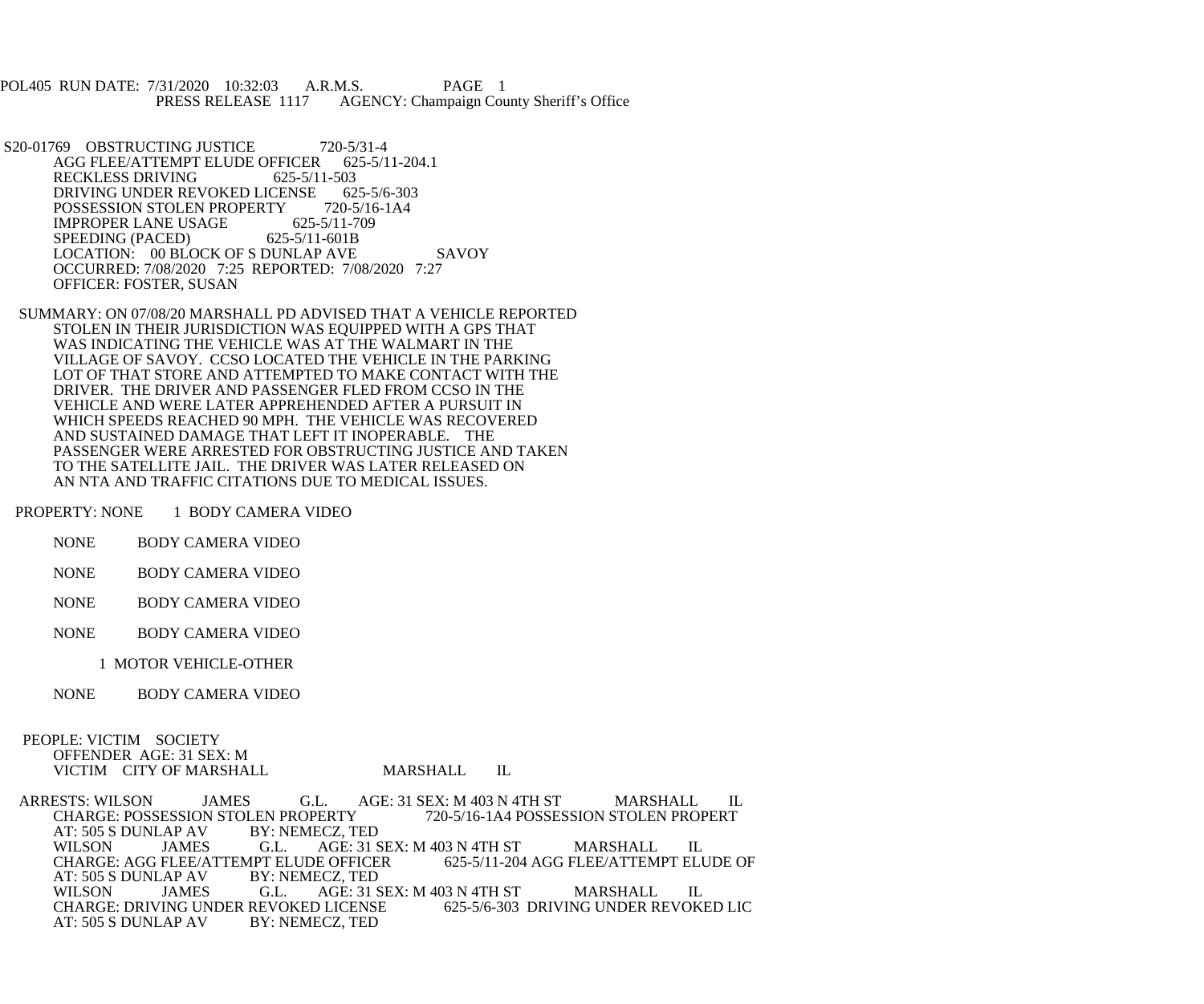POL405 RUN DATE: 7/31/2020 10:32:03 A.R.M.S. PAGE 2 PRESS RELEASE 1117 AGENCY: Champaign County Sheriff's Office<br>WILSON JAMES G.L. AGE: 31 SEX: M 403 N 4TH ST MARSH. WILSON JAMES G.L. AGE: 31 SEX: M 403 N 4TH ST MARSHALL IL CHARGE: IMPROPER LANE USAGE 625-5/11-709 IMPROPER LANE USAGE USAGE 625-5/11-709 IMPROPER LANE USAGE BY: NEMECZ, TED AT: 505 S DUNLAP AV BY: N.<br>WILSON JAMES G.L. WILSON JAMES G.L. AGE: 31 SEX: M 403 N 4TH ST MARSHALL IL<br>CHARGE: SPEEDING (PACED) 625-5/11-601 SPEEDING (PACED) D) 625-5/11-601 SPEEDING (PACED)<br>BY: NEMECZ, TED AT: 505 S DUNLAP AV

WINTER BRITTANY N AGE: 26 SEX: F 1224 S 13TH TERRE HAUTE IN CHARGE: OBSTRUCTING JUSTICE CHARGE: OBSTRUCTING JUSTICE 720-5/31-4 OBSTRUCTING JUSTICE<br>AT: 1957 N CR 500 BY: NEMECZ. TED BY: NEMECZ, TED

- S20-01775 THEFT-IDENTITY 720-5/16-30(A) LOCATION: 00 BLOCK OF PARTRIDGE CT MAHOMET TWP OCCURRED: 6/28/2020 0:01 REPORTED: 7/08/2020 14:09 OFFICER: FLOYD,CODY L
- SUMMARY: ON 7/8/20 AT APPROXIMATELY 14:10 HOURS, A CHAMPAIGN COUNTY SHERIFF'S DEPUTY WAS DISPATCHED TO THE BLOCK OF PARTRIDGE CT. IN MAHOMET TOWNSHIP FOR THE REPORT OF IDENTITY THEFT. THE VICTIM WAS INTERVIEWED AND EVIDENCE WAS COLLECTED. NO SUSPECT INFORMATION IS AVAILABLE AT THIS TIME.
- PROPERTY: NONE BODY CAMERA VIDEO
	- NONE 1 DOCUMENTS / RECEIPTS
	- NONE 1 DOCUMENTS / RECEIPTS

 OFFENDER SEX: RACE: HEIGHT: 000 WEIGHT: 000 HAIR: EYES: VICTIM ILLINOIS DEPT OF EMPLOYMENT SECURITY SPRINGFIELD IL

 S20-01777 WARRANT-IN STATE LOCATION: 100 BLOCK OF MAIN ST E URBANA TWP OCCURRED: 7/08/2020 16:05 REPORTED: 7/08/2020 16:05 OFFICER: MCCARTNEY, JAMES

- SUMMARY: INDIVIDUAL WAS ARRESTED ON A WARRANT AT THE CHAMPAIGN COUNTY COURTHOUSE.
- PEOPLE: VICTIM SOCIETY-WARRANTS/RECOVERED PROPERTY
- ARRESTS: COSTA ROGER ALLEN AGE: 49 SEX: M HOMELESS<br>CHARGE: WARRANT-IN STATE WARRANT WARRANT-II WARRANT WARRANT-IN STATE AT: 101 E MAIN BY: MCCARTNEY, JAMES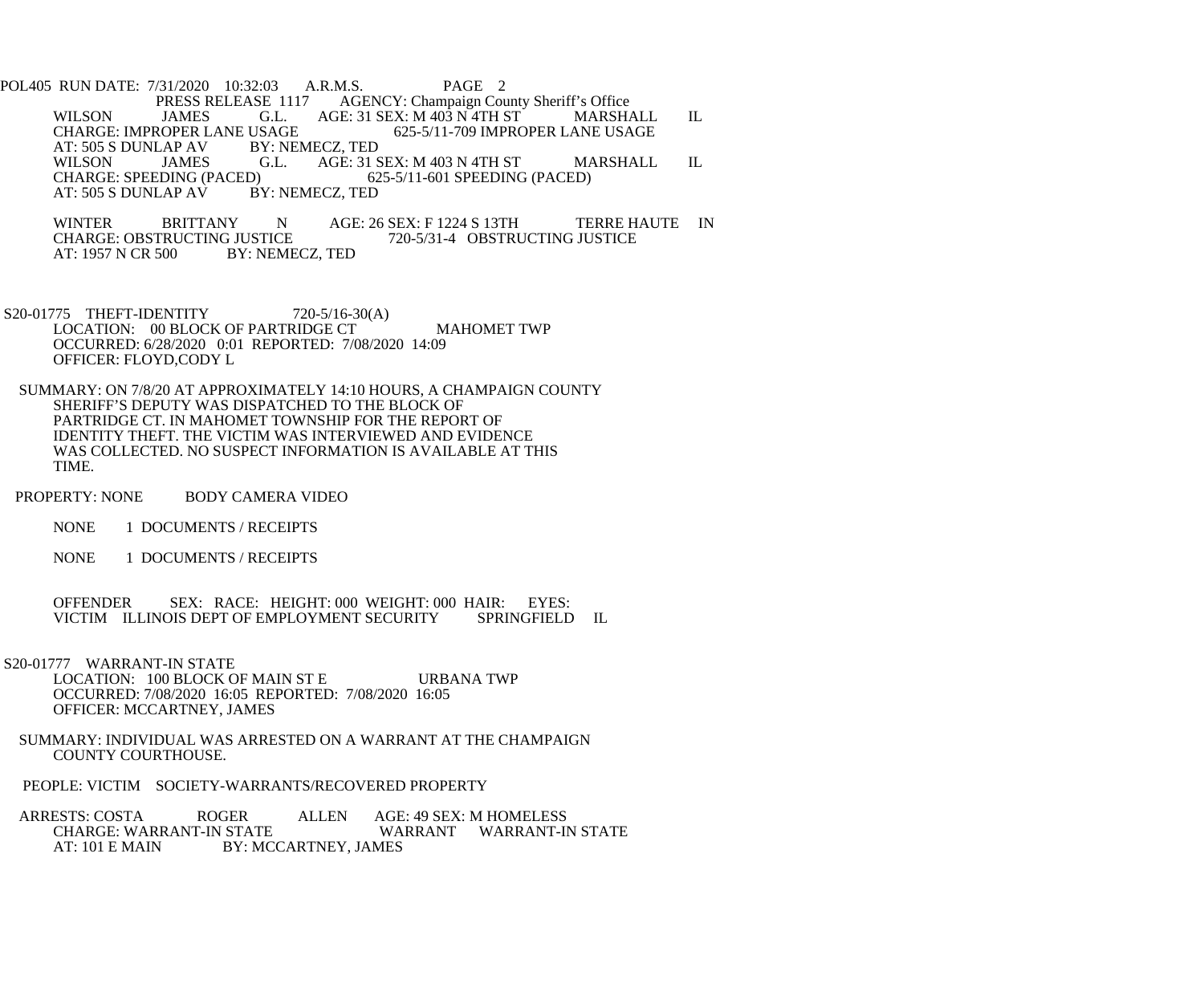POL405 RUN DATE: 7/31/2020 10:32:03 A.R.M.S. PAGE 3<br>PRESS RELEASE 1117 AGENCY: Champaign Cou AGENCY: Champaign County Sheriff's Office

S20-01781 THEFT-RETAIL 720-5/16-25 LOCATION: 00 BLOCK OF BURWASH AV SAVOY OCCURRED: 7/09/2020 1:30 REPORTED: 7/09/2020 1:54 OFFICER: BOLT, GAGE

 SUMMARY: ON 7/9/20 AT APPROXIMATELY 0154 HOURS DEPUTIES RESPONDED TO THE REPORT OF A SHOPLIFTER, NOT IN CUSTODY, AT A BUSINESS IN THE VILLAGE OF SAVOY. THE SUSPECTS WERE GONE UPON DEPUTIES ARRIVAL BUT SURVEILLANCE FOOTAGE OF THE BUSINESS WAS SECURED OF THE SUSPECTS AND VEHICLE INFORMATION WAS PROVIDED BY THE EMPLOYEE OF THE BUSINESS.

PROPERTY: NONE 1 BODY CAMERA VIDEO

STOLEN 1 MERCHANDISE

NONE BODY CAMERA VIDEO

NONE 1 PHOTOS-DIGITAL

NONE 1 CD / DVD DISK

 OFFENDER SEX: RACE: HEIGHT: 000 WEIGHT: 000 HAIR: EYES: OFFENDER SEX: RACE: HEIGHT: 000 WEIGHT: 000 HAIR: EYES:<br>VICTIM THORNTON GAS SAVOY IL VICTIM THORNTON GAS SAVOY IL

S20-01784 VIOLATION ORDER PROTECTION 720-5/12-3.4 LOCATION: 00 BLOCK OF DODSON DR URBANA TWP OCCURRED: 7/09/2020 10:14 REPORTED: 7/09/2020 10:14 OFFICER: HALLETT, SHAWN

 SUMMARY: RESPONDED IN REFERENCE TO A VIOLATION OF ORDER OF PROTECTION. THE RP/VICTIM IS RECEIVING CALLS AND TEXT FROM AN UNKNOWN PHONE NUMBER FROM A TALK U APP. THE TALK U APP IS A FREE SERVICE IF YOU ARE USING WIFI. THE VICTIM BELIEVES THAT THE SUSPECT IS USING THIS APP TO CONTACT HER.

PROPERTY: NONE 1 BODY CAMERA VIDEO

 OFFENDER AGE: 40 SEX: M VICTIM AGE: 43 SEX: F URBANA IL

S20-01785 WARRANT-IN STATE

 IMPROPER LANE USAGE 625-5/11-709 LOCATION: 00 BLOCK OF EASTERN AV URBANA TWP OCCURRED: 7/09/2020 14:19 REPORTED: 7/09/2020 14:19 OFFICER: FLOYD,CODY L

 SUMMARY: ON 7/9/20 AT APPROXIMATELY 15:10 HOURS, CHAMPAIGN COUNTY SHERIFF'S DEPUTIES WERE DISPATCHED TO CHECK ON A VEHICLE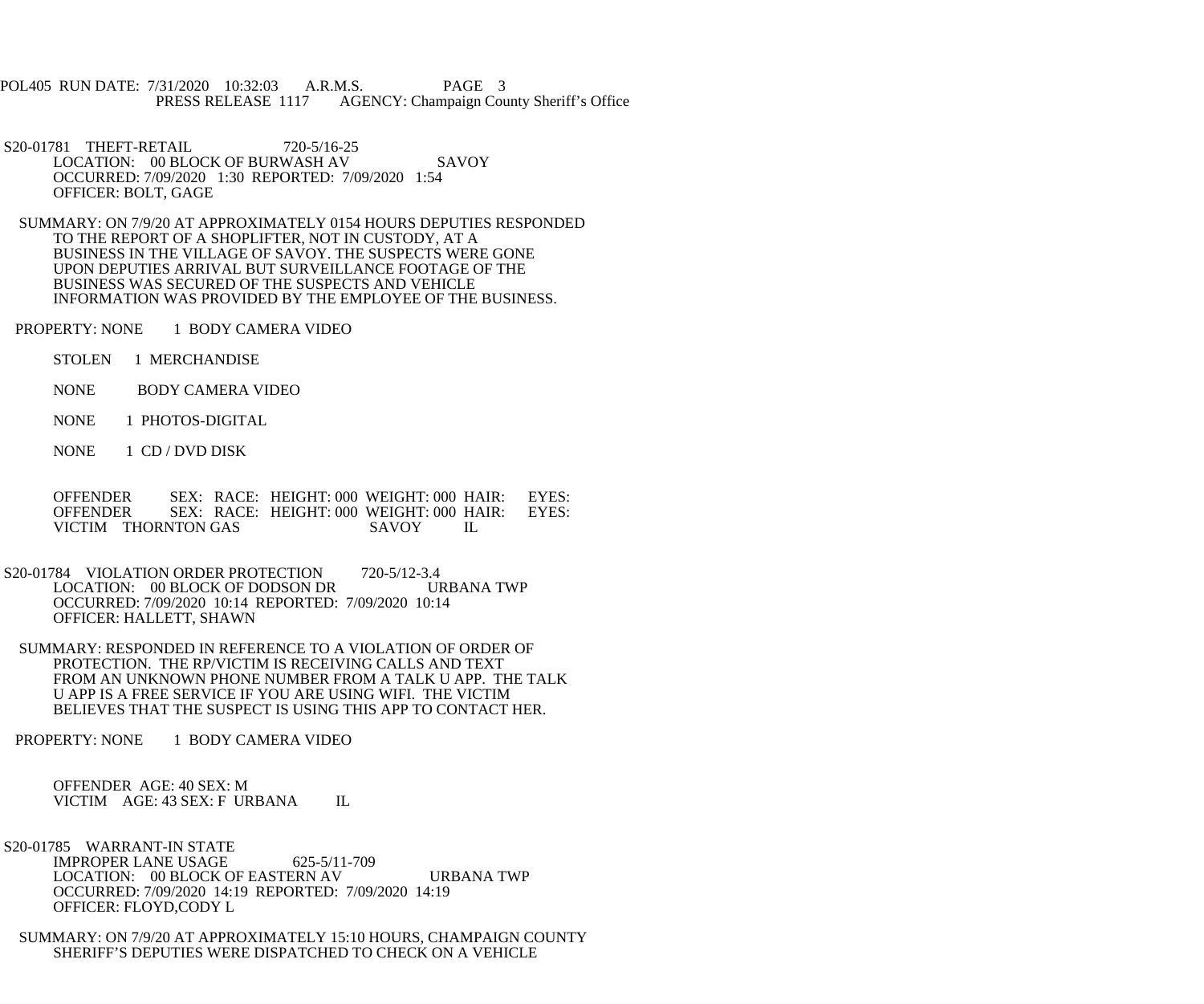POL405 RUN DATE: 7/31/2020 10:32:03 A.R.M.S. PAGE 4<br>PRESS RELEASE 1117 AGENCY: Champaign Cou AGENCY: Champaign County Sheriff's Office PARKED IN THE ROADWAY OF THE BLOCK OF EASTERN AVE. IN URBANA TOWNSHIP. DEPUTIES LEARNED THAT THE DRIVER OF THE VEHICLE HAD A VALID WARRANT OUT OF CHAMPAIGN COUNTY, ILLINOIS, SO HE WAS ARRESTED ON THAT WARRANT AND TRANSPORTED TO THE CHAMPAIGN COUNTY SATELLITE JAIL.

PROPERTY: NONE BODY CAMERA VIDEO

 PEOPLE: VICTIM SOCIETY-WARRANTS/RECOVERED PROPERTY OFFENDER AGE: 48 SEX: M

ARRESTS: WASHINGTON MARCUS AGE: 48 SEX: M 303 E CHURCH ST CHAMPAIGN IL<br>CHARGE: WARRANT-IN STATE WARRANT WARRANT-IN STATE CHARGE: WARRANT-IN STATE WARRANT WARRANT-IN STATE AT: 1206 EASTERN AVE

- S20-01788 CRIMINAL DAMAGE TO PROPERTY 720-5/21-1<br>LOCATION: 00 BLOCK OF FRONT ST E SEYMOUR LOCATION: 00 BLOCK OF FRONT ST E OCCURRED: 7/08/2020 22:30 REPORTED: 7/09/2020 18:08 OFFICER: METZLER, JEFFREY
- SUMMARY: DEPUTIES WERE DISPATCHED TO THE BLOCK OF E. FRONT ST. IN THE VILLAGE OF SEYMOUR FOR A REPORT OF DAMAGE TO PROPERTY.
- PROPERTY: NONE 1 BODY CAMERA VIDEO

NONE 5 PHOTOS-DIGITAL

DAMAGED 1 TIRE

 OFFENDER AGE: 49 SEX: M VICTIM AGE: 26 SEX: M SEYMOUR IL

- S20-01790 WARRANT-IN STATE LOCATION: 00 BLOCK OF PESOTUM TWP OCCURRED: 7/09/2020 20:14 REPORTED: 7/09/2020 20:14 OFFICER: BOLT, GAGE
- SUMMARY: ON 7/10/20 AT APPROXIMATELY 2032 HOURS DEPUTIES PROCEEDED TO AN ADDRESS IN PESOTUM TWP TO SERVE AN INDIVIDUAL WITH SUMMONS. IT WAS KNOWN THAT THIS INDIVIDUAL HAD AN ACTIVE WARRANT AND WAS ARRESTED AFTER THE SUMMONS WERE SERVED.

PROPERTY: NONE 1 BODY CAMERA VIDEO

PEOPLE: VICTIM SOCIETY-WARRANTS/RECOVERED PROPERTY

 ARRESTS: HAWK MATTHEW D AGE: 29 SEX: M 993 CO RD 200N PESOTUM IL EXAMPLE FOR STATE WARRANT WARRANT-IN STATE BY: BOLT, GAGE AT: 993 CR 200 N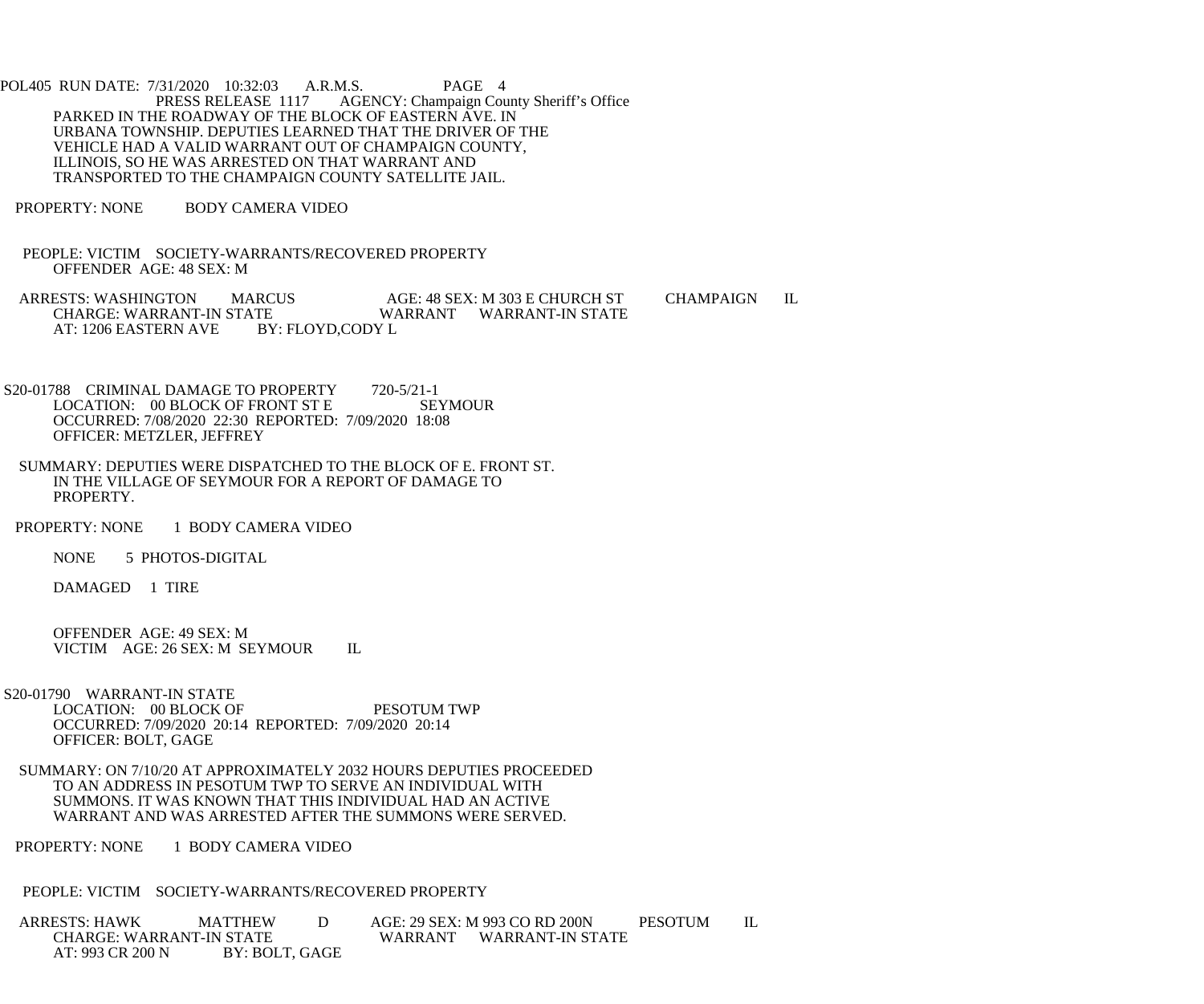POL405 RUN DATE: 7/31/2020 10:32:03 A.R.M.S. PAGE 5<br>PRESS RELEASE 1117 AGENCY: Champaign Cou AGENCY: Champaign County Sheriff's Office

- S20-01792 DRIVING UNDER SUSPENDED LICENSE 625-5/6-303<br>LOCATION: 00 BLOCK OF COLFAX TWP LOCATION: 00 BLOCK OF OCCURRED: 7/09/2020 22:10 REPORTED: 7/09/2020 22:10 OFFICER: MEEKER, JR
- SUMMARY: SUSPECT WAS STOPPED FOR SPEEDING. IT WAS DISCOVERED THAT THE DRIVER DID NOT HAVE A VALID DRIVERS LICENSE. SUSPECT WAS WRITTEN A TRAFFIC CITATION FOR DRIVING WHILE SUSPENDED AND I-BONED ON THE TRAFFIC CITATION.
- PROPERTY: NONE 2 BODY CAMERA VIDEO
- PEOPLE: VICTIM SOCIETY
- ARRESTS: DELGADILLO THOMAS E AGE: 42 SEX: M 217 S HAMILTON MONTICELLO IL CHARGE: DRIVING UNDER SUSPENDED LICENSE 625-5/6-303 DRIVING UNDER SUSPENDED L CHARGE: DRIVING UNDER SUSPENDED LICENSE<br>AT: 1000 N 500 EASR BY: MEEKER. JR AT: 1000 N 500 EASR
- S20-01794 VIOLATION ORDER PROTECTION 720-5/12-3.4 LOCATION: 00 BLOCK OF STERLING CT SAVOY OCCURRED: 7/10/2020 10:20 REPORTED: 7/10/2020 10:25 OFFICER: FOSTER, SUSAN
- SUMMARY: CCSO WAS DISPATCHED TO AN APARTMENT COMPLEX IN SAVOY FOR THE REPORT OF A VOOP BASED ON AN EXCLUSION ZONE ALARM REFERENCE A NO CONTACT ORDER. UPON ARRIVAL TO THE AREA THE SUBJECT WEARING THE GPS BRACELET WAS GOA. CCSO CONTACTED THE VICTIM WHO ADVISED THAT SHE WAS SAFE AND HAD NOT SEEN THE DEFENDANT OR BEEN CONTACTED BY HIM. SHE FURTHER STATED THAT SHE NO LONGER LIVES AT THE PROTECTED ADDRESS. THE DEFENDANT WAS NOT LOCATED.

 OFFENDER AGE: 35 SEX: M VICTIM AGE: 33 SEX: F URBANA IL

- S20-01796 DECEPTIVE PRACTICES 720-5/17-1 LOCATION: 00 BLOCK OF CARLISLE DR CHAMPAIGN TWP OCCURRED: 6/11/2020 12:00 REPORTED: 7/10/2020 10:55 OFFICER: REIFSTECK, JONATHAN
- SUMMARY: THE VICTIM WAS SCAMMED BY AN INDIVIDUAL CLAIMING TO BE FROM AN OVER-SEAS COMPUTER REPAIR COMPANY. THE VICTIM LOST \$25,000.00 DURING THE SCAM.
- PROPERTY: STOLEN CURRENCY-NOT CHECKS/BOND
	- OFFENDER SEX: RACE: HEIGHT: 000 WEIGHT: 000 HAIR: EYES: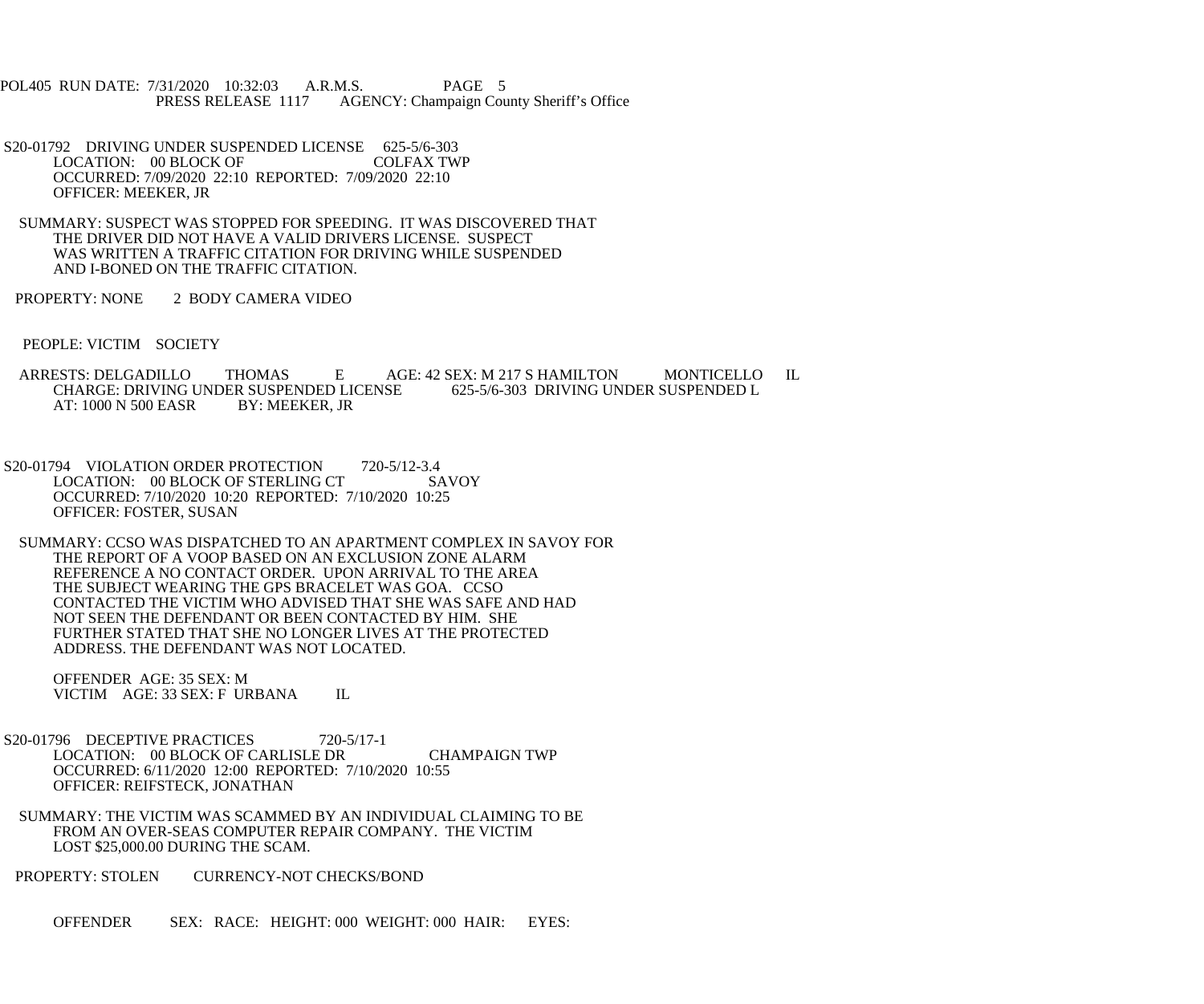POL405 RUN DATE: 7/31/2020 10:32:03 A.R.M.S. PAGE 6<br>PRESS RELEASE 1117 AGENCY: Champaign Cou AGENCY: Champaign County Sheriff's Office VICTIM AGE: 71 SEX: F CHAMPAIGN IL

- S20-01798 BURGLARY FROM MOTOR VEHICLE 720-5/19-1<br>LOCATION: 00 BLOCK OF DALE DR HENSLEY TWP LOCATION: 00 BLOCK OF DALE DR OCCURRED: 7/05/2020 12:00 REPORTED: 7/10/2020 15:15 OFFICER: REIFSTECK, JONATHAN
- SUMMARY: THE SUSPECT(S) ENTERED THE VICTIM'S PARKED VEHICLE AND STOLE SEVERAL ITEMS OF VALUE FROM INSIDE THE PASSENGER AREA. NO SUSPECT INFORMATION WAS GIVEN.
- PROPERTY: STOLEN 1 CELLULAR PHONE
	- NONE 1 BODY CAMERA VIDEO
	- STOLEN 1 BACKPACK/SPORTS BAG
	- STOLEN 1 CURRENCY-NOT CHECKS/BOND
	- STOLEN 1 KEYS
	- OFFENDER SEX: RACE: HEIGHT: 000 WEIGHT: 000 HAIR: EYES: VICTIM AGE: 22 SEX: F CHAMPAIGN IL
- S20-01799 BURGLARY 720-5/19-1 LOCATION: 00 BLOCK OF WASHINGTON ST E OCCURRED: 6/10/2020 12:00 REPORTED: 7/10/2020 16:19 OFFICER: BIALESCHKI, DOUG
	- SUMMARY: R-P CALLED TO REPORT SEVERAL TOOLS STOLEN FROM HER GARAGE OVER THE PAST APPROXIMATE MONTH. NO SUSPECT INFORMATION AT THIS TIME.
- PROPERTY: STOLEN 1 TOOL
	- NONE 1 BODY CAMERA VIDEO
	- STOLEN 2 TOOL
	- STOLEN 1 TOOL
	- STOLEN 1 TOOL
	- STOLEN 1 TOOL
	- OFFENDER SEX: RACE: HEIGHT: 000 WEIGHT: 000 HAIR: EYES: VICTIM AGE: 60 SEX: F PHILO VICTIM AGE: 60 SEX: F PHILO
- S20-01802 BATTERY-DOMESTIC 720-5/12-3.2 INTERFER W/REPORT DOM VIOLENCE 720-5/12-3.5 LOCATION: 00 BLOCK OF FOUNTAIN VALLEY RANTOUL TWP OCCURRED: 7/10/2020 19:00 REPORTED: 7/10/2020 19:37 OFFICER: REIFSTECK, CHASE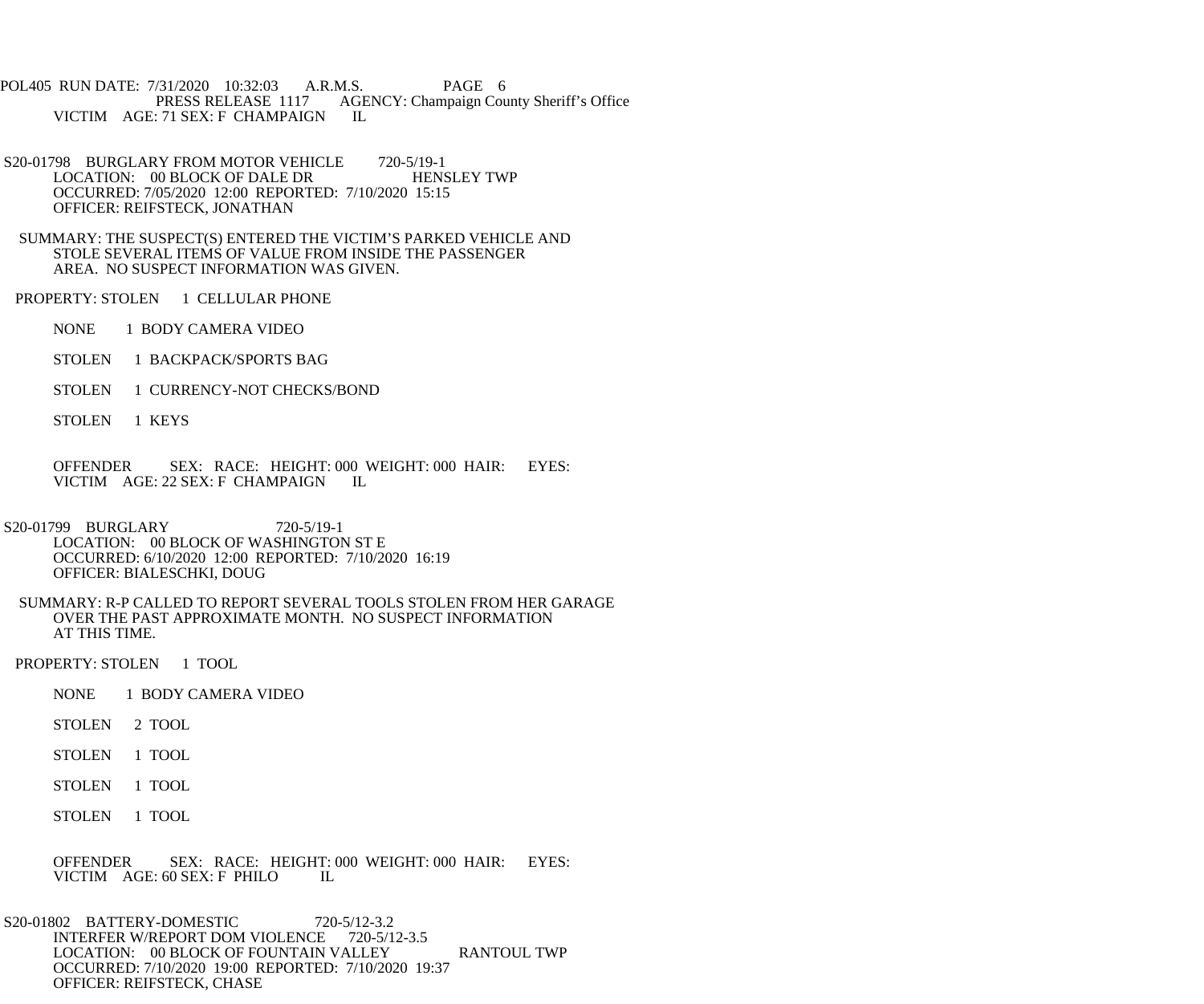POL405 RUN DATE: 7/31/2020 10:32:03 A.R.M.S. PAGE 7<br>PRESS RELEASE 1117 AGENCY: Champaign Cou AGENCY: Champaign County Sheriff's Office

- SUMMARY: ON FRIDAY (07/10/20) AT APPROXIMATELY 1938 HRS, CHAMPAIGN COUNTY DEPUTY SHERIFFS WERE DISPATCHED TO A RESIDENCE IN RANTOUL TOWNSHIP, FOR A DOMESTIC BATTERY THAT HAD JUST OCCURRED. THE RP REPORTED THAT HE HAD BEEN BEATEN UP BY A FEMALE, DURING A VERBAL ALTERCATION. ONCE DEPUTIES ARRIVED ON SCENE, A NARRATIVE WAS OBTAINED FROM THE RP AND VICTIM, AS WELL AS THE FEMALE HALF INVOLVED. THE FEMALE HALF WAS PLACED UNDER ARREST SOON AFTER AND TRANSPORTED TO THE CHAMPAIGN COUNTY SATELLITE JAIL, FOR HER CHARGES.
- PROPERTY: NONE BODY CAMERA VIDEO
	- NONE BODY CAMERA VIDEO
- PEOPLE: VICTIM AGE: 43 SEX: M RANTOUL IL
- ARRESTS: HENRICKS TARA N AGE: 28 SEX: F 68 FOUNTAIN VALLEY RANTOUL IL<br>CHARGE: BATTERY-DOMESTIC 720-5/12-3.2 BATTERY-DOMESTIC C 720-5/12-3.2 BATTERY-DOMESTIC<br>BY: REIFSTECK. CHASE AT: 68 FOUNTAIN VALLEY BY: REIFSTECK, CHASE TARA N AGE: 28 SEX: F 68 FOUNTAIN VALLEY RANTOUL IL<br>FER W/REPORT DOM VIOLENCE 720-5/12-3.5 INTERFER W/REPORT DOM VIO CHARGE: INTERFER W/REPORT DOM VIOLENCE<br>AT: 68 FOUNTAIN VALLEY BY: REIFSTECK, CHASE AT: 68 FOUNTAIN VALLEY
- S20-01814 THEFT OVER \$500 720-5/16-1 LOCATION: 00 BLOCK OF DODSON DR URBANA TOWNSHIP OCCURRED: 6/29/2020 0:01 REPORTED: 7/12/2020 10:55 OFFICER: DEROUCHIE, ROBERT
- SUMMARY: I WAS DISPATCHED TO A THEFT REPORT FROM A RESIDENCE IN URBANA TOWNSHIP. THE SUSPECTS WERE EVICTED FROM THE RESIDENCE. THE SUSPECTS TOOK A WASHER AND DRYER THAT WAS OWNED BY THE LANDLORD. THE SUSPECTS HAVE NOT BEEN INTERVIEWED.
- PROPERTY: NONE 1 BODY CAMERA VIDEO
	- STOLEN 1 APPLIANCE
	- STOLEN 1 APPLIANCE

 OFFENDER AGE: 29 SEX: F OFFENDER AGE: 29 SEX: M VICTIM AGE: 42 SEX: M MAHOMET IL

S20-01815 OTHER TROUBLE/INFO RPT CONSPIRE<br>LOCATION: 00 BLOCK OF ESSEX DR CHAMPAIGN LOCATION: 00 BLOCK OF ESSEX DR OCCURRED: 7/12/2020 11:46 REPORTED: 7/12/2020 11:46 OFFICER: CARLSON,CHRISTOPHER T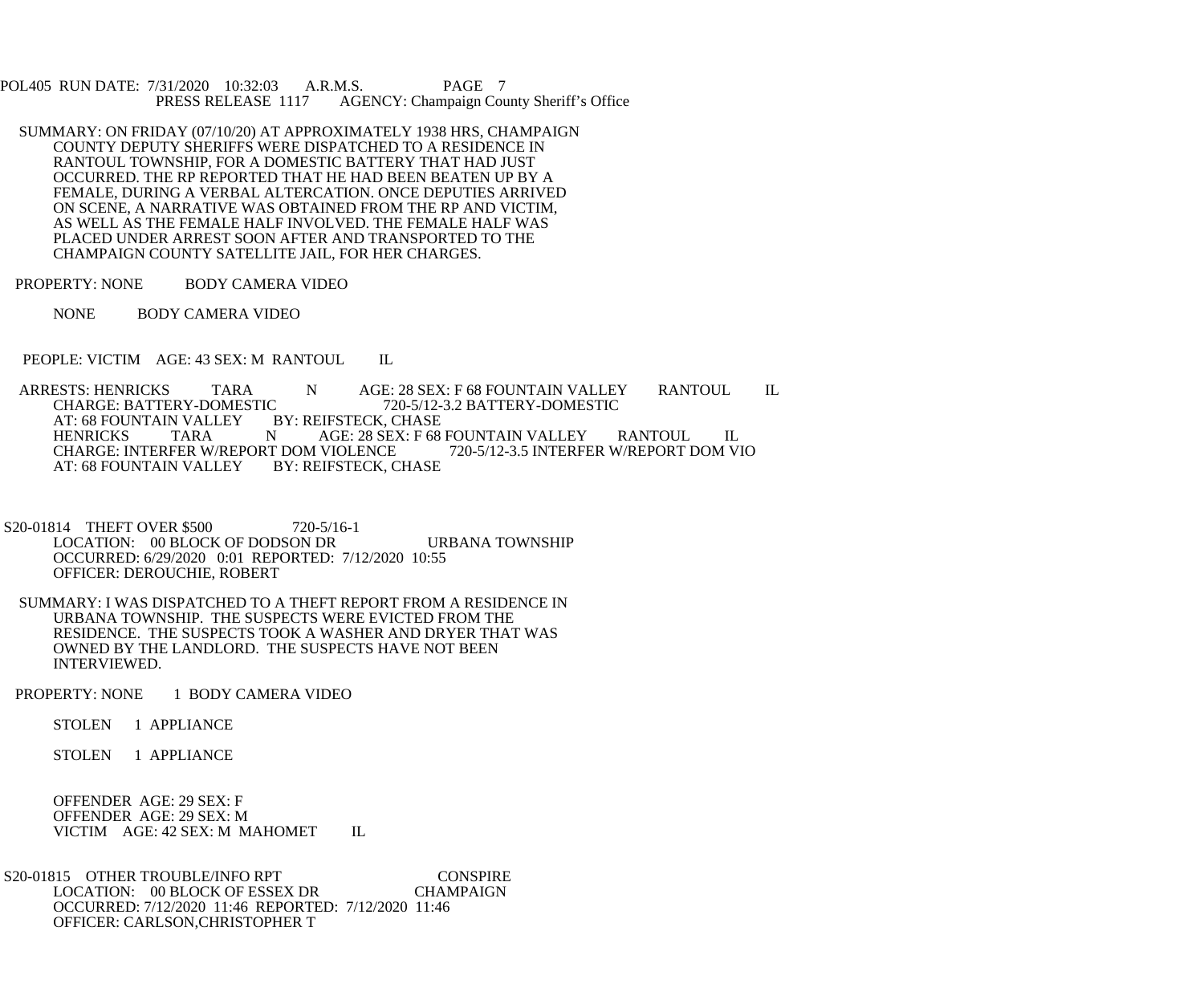POL405 RUN DATE: 7/31/2020 10:32:03 A.R.M.S. PAGE 8 PRESS RELEASE 1117 AGENCY: Champaign County Sheriff's Office

- SUMMARY: ON 07/12/2020 AT APPROXIMATELY 1100 HOURS, CCSO DEPUTIES PERFORMED AN ORDER OF PROTECTION SERVICE IN CHAMPAIGN. A CONDITION OF THE PAPER SERVICE WAS CONFISCATION OF FIREARMS FOR SAFE KEEPING. ONE HANDGUN WAS CONFISCATED FROM THE RESPONDENT FOR SAFE KEEPING.
- PROPERTY: NONE BODY CAMERA VIDEO

 OFFENDER SEX: U RACE: U HEIGHT: 000 WEIGHT: 000 HAIR: EYES: VICTIM SOCIETY

- S20-01816 DISORDERLY CONDUCT-ALL OTHER 720-5/26-1 ATTEMPT CRIMINAL DAMAGE TO PROPERTY 720-5/21-1 LOCATION: 00 BLOCK OF 1900E HARWOOD TOWNSHIP OCCURRED: 7/12/2020 19:30 REPORTED: 7/12/2020 19:36 OFFICER: FRANZEN, KEVIN
- SUMMARY: THE FEMALE VICTIM REPORTED HER CHILD'S FATHER SAW HER IN A VEHICLE WITH A MALE FRIEND AND BECAME UPSET. THE CHILD'S FATHER TOLD THE FEMALE VICTIM HE WAS LEAVING THEIR TWO YEAR OLD SON ALONE AT HIS RESIDENCE AND SHE NEEDED TO COME PICK HIM UP. THE FEMALE VICTIM AND HER MOTHER ARRIVED AT THE HER CHILD'S FATHER'S RESIDENCE AND THE CHILD'S FATHER CAME OUTSIDE AND REFUSED TO RELEASE CUSTODY OF THE CHILD. THE CHILD'S FATHER KICKED THE FEMALE VICTIM'S VEHICLE CAUSING MINOR DAMAGE AND THREATENED TO SHOOT BOTH THE FEMALE VICTIM AND THE FEMALE VICTIMS MOTHER IF THEY DID NOT LEAVE HIS PROPERTY. THE FEMALE VICTIM AND HER MOTHER RETRIEVED THE CHILD AND LEFT THE PROPERTY AND CALLED 911.
- PROPERTY: NONE 1 BODY CAMERA VIDEO

DAMAGED 1 AUTO

 PEOPLE: VICTIM SOCIETY VICTIM AGE: 24 SEX: F RANTOUL IL<br>OFFENDER SEX: U RACE: U HEIGHT: 0 SEX: U RACE: U HEIGHT: 000 WEIGHT: 000 HAIR: EYES:

ARRESTS: TOME AUSTIN DAGE: 24 SEX: M 3117 CR 1900 E RANTOUL IL<br>CHARGE: DISORDERLY CONDUCT-ALL OTHER 720-5/26-1 DISORDERLY CONDUCT-ALL OT CHARGE: DISORDERLY CONDUCT-ALL OTHER<br>AT: CR 1900 E BY: FRANZEN, KEVIN AT: CR 1900 E BY: FRANZEN, KEVIN<br>TOME AUSTIN DAGE: 24 S AGE: 24 SEX: M 3117 CR 1900 E RANTOUL IL<br>PROPERTY 720-5/21-1 CRIMINAL DAMAGE TO PROPER CHARGE: CRIMINAL DAMAGE TO PROPERTY<br>AT: CR 1900 E BY: FRANZEN, KEVIN BY: FRANZEN, KEVIN

S20-01819 DECEPTIVE PRACTICES 720-5/17-1